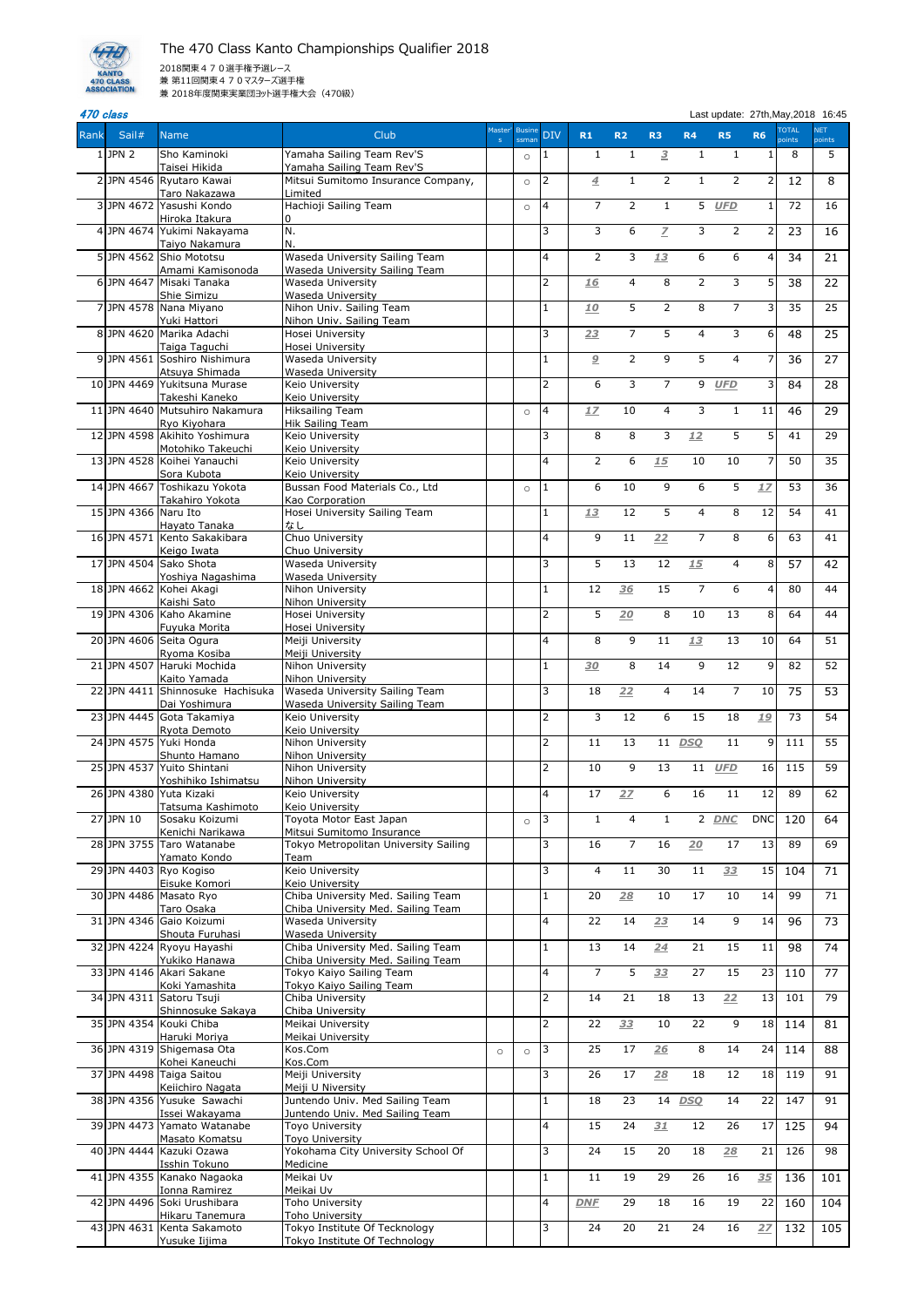| Rank | Sail#                 | <b>Name</b>                                       | Club                                                                   | Master' | <b>Busine</b> | <b>DIV</b>     | R1         | R <sub>2</sub> | R <sub>3</sub> | R <sub>4</sub> | <b>R5</b>  | <b>R6</b>  | <b>TOTAL</b> | <b>NET</b> |
|------|-----------------------|---------------------------------------------------|------------------------------------------------------------------------|---------|---------------|----------------|------------|----------------|----------------|----------------|------------|------------|--------------|------------|
|      |                       |                                                   |                                                                        |         | ssman         |                |            |                |                |                |            |            | points       | points     |
|      |                       | 44 JPN 4439 Koki Takahashi<br>Tomoya Niwa         | Yokohama National University<br>Yokohama National University           |         |               | $\overline{2}$ | 15         | 18             | 35             | 23             | 19         | 31         | 141          | 106        |
|      |                       | 45 JPN 4560 Kenta Yagi                            | Nihon Universtiy                                                       |         |               | 3              | <b>DNF</b> | 30             | 17             | 31             | 18         | 16         | 168          | 112        |
|      |                       | Benkei Kano                                       | Nihon Universtiy                                                       |         |               |                |            |                |                |                |            |            |              |            |
|      |                       | 46 JPN 4430 Shotaro Takei<br>Shun Yokoi           | Meiji University<br>Meiji University                                   |         |               | $\overline{4}$ | 28         | 16             | 27             | 21             | 22         | 28         | 142          | 114        |
|      |                       | 47 JPN 4429 Kenji Konishi                         | Chuo University                                                        |         |               | $\overline{2}$ | 19         | 34             | 24             | 24             | 20         | 32         | 153          | 119        |
|      |                       | Shichidai Saito                                   | Chuo University                                                        |         |               |                |            |                |                |                |            |            |              |            |
|      |                       | 48 JPN 4579 Atsushi Nishizaka<br>Yuta Amaki       | The University Of Tokyo<br>The University Of Tokyo                     |         |               | $\overline{4}$ | 21         | 26             | 28             | 25             | 27         | 24         | 151          | 123        |
|      |                       | 49 JPN 4464 Kaoru Hamamoto                        | Rikkyo University                                                      |         |               | $\overline{4}$ | 20         | 40             | 25             | 28             | 25         | 26         | 164          | 124        |
|      |                       | Misa Fukuda<br>50 JPN 4154 Takuya Yamauchi        | Rikkyo University<br>Keio Zuyo Yacht Club Ob                           |         |               | 1              | <b>DNF</b> | 38             | 23             | 22             | 24         | 19         | 182          | 126        |
|      |                       | Ryo Nagashima                                     | Keio Zuyo Yacht Club Ob                                                | $\circ$ | $\circ$       |                |            |                |                |                |            |            |              |            |
|      |                       | 51 JPN 4402 Kanna Mitsuhashi                      | Meikai University                                                      |         |               |                | 29         | 32             | 19             | 30             | 25         | 27         | 162          | 130        |
|      |                       | Miyu Aoki<br>52JPN 4238 Yamato Muto               | Meikai University<br>Keio University                                   |         |               | 2              | 27         | 21             | 21             | 3Z             | 26         | 37         | 169          | 132        |
|      |                       | Shogo Nakajima                                    | Keio University                                                        |         |               | 2              |            |                |                |                |            |            |              |            |
|      |                       | 53 JPN 4484 Erika Kuwano                          | Chuo University                                                        |         |               | 2              | 14         | 23             | 12             | 29             | <b>RET</b> | <b>DNC</b> | 190          | 134        |
|      |                       | Mizuki Tani<br>54 JPN 4519 Tomoki Matsuyama       | Chuo University<br>Shibaura Institute Of Technology                    |         |               |                | 12         | 3Z             | 36             | 20             | 32         | 34         | 171          | 134        |
|      |                       | Yuki Asai                                         | Shibaura Institute Of Technology                                       |         |               |                |            |                |                |                |            |            |              |            |
|      |                       | 55 JPN 4452 Mayuko Ono                            | The University Of Tokyo                                                |         |               | 4              | 21         | 31             | 37             | 38             | 30         | 15         | 172          | 134        |
|      |                       | Tetsuya Ohashi<br>56 JPN 4142 Kouki Fujiura       | The University Of Tokyo<br>Shibaura Institute Of Technology            |         |               |                | 19         | 16             | 41             | 33             | 33         | 33         | 175          | 134        |
|      |                       | Kan Tahata                                        | Shibaura Institute Of Technology                                       |         |               |                |            |                |                |                |            |            |              |            |
|      |                       | 57 JPN 4563 Koki Fujita<br>Rikuto Seki            | Rikkyo University Sailing Team<br>Rikkyo University Sailing Team       |         |               | 3              | 25         | 29             | 17             | 32             | 31         | <b>BFD</b> | 190          | 134        |
|      |                       | 58 JPN 4581 Seishiro Takahasi                     | Chiba University Med. Sailing Team                                     |         |               |                | 31         | 30             | 19             | <b>DSO</b>     | 29         | 25         | 190          | 134        |
|      |                       | Mai Ukaji                                         | Chiba University Med. Sailing Team                                     |         |               | 1              |            |                |                |                |            |            |              |            |
|      |                       | 59 JPN 4619 Yuma Yokoyama<br>Taichi Yoshida       | Keio Med Sailing Team<br>Keio Med Sailing Team                         |         |               | 1              | <b>DNF</b> | 42             | 32             | 19             | 17         | 26         | 192          | 136        |
|      |                       | 60 JPN 4545 Jungeon Kwon                          | Nippon Medical School Sailing Team                                     |         |               |                | 27         | 31             |                | 32 <i>DSQ</i>  | 23         | 30         | 199          | 143        |
|      |                       | Keisei Imasita                                    | Nippon Medical School Sailing Team                                     |         |               | 2              |            |                |                |                |            |            |              |            |
|      |                       | 61 JPN 4614 Naoto Nakahara<br>Katsuhiro Fukushima | Juntendo University Sailing Team<br>Juntendo University Sailing Team   |         |               | 3              | 33         | <b>DNF</b>     | 38             | 19             | 23         | 31         | 200          | 144        |
|      |                       | 62 JPN 4285 Kyogo Ohashi                          | Chiba University                                                       |         |               |                | <b>DNF</b> | 25             | 39             | 34             | 20         | 37         | 211          | 155        |
|      |                       | Yoshihiro Okuyama                                 | Chiba University                                                       |         |               | 3              |            |                |                |                |            |            |              |            |
|      | 63 JPN 4607 Miku Ito  | Iori Nakamura                                     | Kanagawa University<br>Kanagawa University                             |         |               | 4              | <b>DNF</b> | 25             | 47             | 17             | 29         | 39         | 213          | 157        |
|      |                       | 64 JPN 4013 Manami Masuda                         | Senshu University                                                      |         |               |                | 23         | 36             |                | 25 DSO         | 37         | 38         | 215          | 159        |
|      |                       | Tatsuya Hasegawa                                  | Senshu University                                                      |         |               | 2              | 39         |                | 16             |                |            | 29         | 217          | 161        |
|      |                       | 65 JPN 4357 Ryohei Matsumae<br>Saori Mizuishi     | Tokyo University<br><b>Tokyo University</b>                            |         |               | 3              |            | 33             |                | <b>DNF</b>     | 44         |            |              |            |
|      | 66 JPN 4471           | Makoto Haruhara                                   | <b>Toho Medical University</b>                                         |         |               |                | 43         | <b>DNF</b>     | 27             | 42             | 28         | 25         | 221          | 165        |
|      |                       | Takahiro Ueno<br>67 JPN 4576 Takumi Suwamoto      | <b>Toho Medical University</b><br>Keio Med Sailing Team                |         |               | 2              | 37         | 37             | 38             | 35             | 30         | 28         | 205          | 167        |
|      |                       | Tatsuhiro Tanaka                                  | Keio Med Sailing Team                                                  |         |               | 1              |            |                |                |                |            |            |              |            |
|      |                       | 68JPN 4107 Takumi Nishihara                       | 無し                                                                     |         |               |                | <b>DNF</b> | 32             | 29             | <b>DSQ</b>     | 31         | 23         | 227          | 171        |
|      |                       | Ryoya Miura<br>69 JPN 4503 Hiroya Matabe          | 無し<br>Yokohama City University School Of                               |         |               |                | 36         | <b>DNF</b>     | 43             | 36             | 24         | 32         | 227          | 171        |
|      |                       | Shunya Hishinuma                                  | Medicine                                                               |         |               | 3              |            |                |                |                |            |            |              |            |
|      |                       | 70 JPN 4413 Nanami Wada                           | Chiba University Med. Sailing Team                                     |         |               | 2              | <b>DNF</b> | 34             | 26             | <b>DSQ</b>     | 36         | 21         | 229          | 173        |
|      |                       | Ryo Watanabe<br>71 JPN 4304 Aya Kikuchi           | Chiba University Med. Sailing Team<br>Shibaura Institute Of Technology |         |               |                | <b>DNF</b> | 24             | 40             | 45             | 27         | 40         | 232          | 176        |
|      |                       | Masashi Watanabe                                  | Shibaura Institute Of Technology                                       |         |               | 2              |            |                |                |                |            |            |              |            |
|      | 72 JPN 4494 Kenta Ide | Tetsuhiro Kim                                     | Keio Med Sailing Team<br>Keio Med Sailing Team                         |         |               |                | 28         | 18             |                | 46 DSQ         | <b>DNF</b> | 30         | 234          | 178        |
|      |                       | 73 JPN 4590 Kouhei Narahara                       | Tokyo Keizai University                                                |         |               |                | 26         | <b>DNF</b>     | <b>DNF</b>     | <b>DNF</b>     | 21         | 20         | 235          | 179        |
|      |                       | Naruhei Okada                                     | Tokyo Keizai University                                                |         |               | 4              |            |                |                |                |            |            |              |            |
|      |                       | 74 JPN 3824 Hiroko Aso<br>Kenta Murakami          | Senshu University<br>Senshu University                                 |         |               | 4              | 34         | 27             | 44             | <b>DSO</b>     | 38         | 36         | 235          | 179        |
|      |                       | 75 JPN 4401 Naoto Kirekawa                        | Tokyo Institute Of Technology                                          |         |               |                | 32         | <b>DNF</b>     | 34             | 41             | 36         | 38         | 237          | 181        |
|      |                       | Hiroyuki Watanabe                                 | Tokyo Institute Of Technology                                          |         |               | 3              |            |                |                |                |            |            |              |            |
|      |                       | 76 JPN 4438 Kouta Mistuya<br>Daisuke Satou        | Kanagawa University<br>Kanagawa University                             |         |               | 4              | <b>DNF</b> | 39             | 36             | 39             | 40         | 33         | 243          | 187        |
|      |                       | 77 JPN 4569 Takafumi Nakanishi                    | Senshu-U University                                                    |         |               |                | 40         | <b>DNF</b>     | 39             | 40             | 35         | 36         | 246          | 190        |
|      |                       | Toshiya Konno<br>78 JPN 4501 Sola Nitta           | Senshu-U University<br>Hosei University                                |         |               |                | <b>DNF</b> | 39             | 41             | DSQ            | 35         | 20         | 247          | 191        |
|      |                       | Taiyo Kuroishi                                    | Hosei University                                                       |         |               | 3              |            |                |                |                |            |            |              |            |
|      |                       | 79 JPN 4405 Yuki Yakuwa                           | Tokyo Institute Of Technology                                          |         |               |                | <b>DNF</b> | 15             | 31             | <b>DSQ</b>     | <b>DNF</b> | 35         | 249          | 193        |
|      |                       | Yuki Kaseda<br>80 JPN 4291 Kazuma Hattori         | Tokyo Institute Of Technology<br>Nippon Medical School                 |         |               | 4              | 35         | <b>DNF</b>     | 42             | 43             | 34         | 45         | 255          | 199        |
|      |                       | Kensuke Kishida                                   | Nippon Medical School                                                  |         |               | 2              |            |                |                |                |            |            |              |            |
|      |                       | 81 JPN 4034 Youhei Hada                           | Senshu University                                                      |         |               | $\overline{4}$ | <b>DNF</b> | 19             | 40             | <b>DNF</b>     | 39         | 46         | 256          | 200        |
|      |                       | Satoshi Takada<br>82 JPN 4136 Koki Kawamura       | Senshu University<br>Juntendo University Sailing Team                  |         |               |                | 46         | 35             |                | 45 DSQ         | 34         | 42         | 258          | 202        |
|      |                       | Riku Hotta                                        | Juntendo University Sailing Team                                       |         |               | 4              |            |                |                |                |            |            |              |            |
|      |                       | 83 JPN 4310 Kazuma Shigei<br>Ayaka Yukimori       | Yokohama City University School Of<br>Medicine                         |         |               | 4              | <b>DNF</b> | <b>DNF</b>     | 30             | <b>DNF</b>     | 32         | 34         | 264          | 208        |
|      |                       | 84 JPN 4260 Tsubasa Aoki                          | Komazawa University                                                    |         |               |                | 41         | 22             |                | 34 DSO         | <b>DNC</b> | <b>DNC</b> | 265          | 209        |
|      |                       | Kanta Maeda                                       | Komazawa University                                                    |         |               | 2              |            |                |                |                |            |            |              |            |
|      |                       | 85 JPN 4338 Sayaka Okano<br>Runa Imamura          | Rikkyouniversity<br>Rikkyouniversity                                   |         |               |                | <b>DNF</b> | <b>DNF</b>     | 20             | <b>DSQ</b>     | 39         | 39         | 266          | 210        |
|      |                       | 86 JPN 3910 Akitoshi Hanano                       | Tmu Sailing Team                                                       |         |               |                | 42         | 28             |                | 43 DSO         | 42         | <b>DNF</b> | 267          | 211        |
|      |                       | Yoko Ueda                                         | Tmu Sailing Team                                                       |         |               | 3              |            |                |                |                |            |            |              |            |
|      |                       | 87 JPN 4463 Yoshihiro Sagara<br>Kyohei Suzuki     | Tokyo Keizai University<br><b>Tokyo Keizai University</b>              |         |               | 1              | 38         | 38             | 35             | 47             | <b>DNF</b> | <b>DNF</b> | 270          | 214        |
|      |                       | 88 JPN 3958 Isamu Matsushima                      | Zuyo Yacht Club                                                        |         |               |                | <b>DNF</b> | 35             | 42             | 46             | 43         | 48         | 270          | 214        |
|      |                       | Risako Takahashi                                  | Zuyo Yacht Club                                                        |         |               | 4              |            |                |                |                |            |            |              |            |
|      |                       | 89 JPN 4406 Yuji Osaka<br>Yukiko Fujii            | Rikkyo University<br>Rikkyo University                                 |         |               | 2              | <b>DNF</b> | <b>DNF</b>     | <b>DNF</b>     | <b>DNF</b>     | 21         | 29         | 274          | 218        |